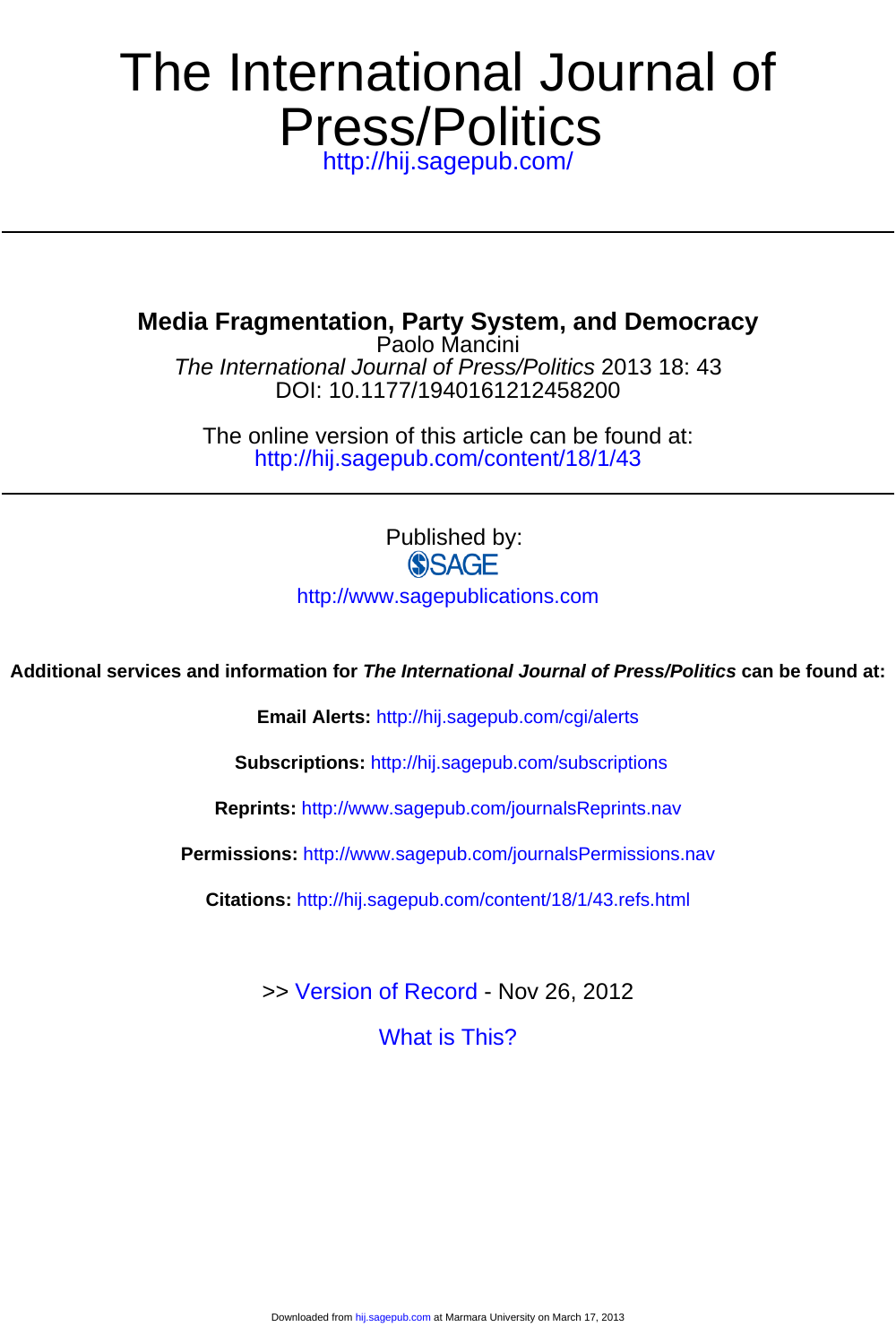# **Media Fragmentation, Party System, and Democracy**

The International Journal of Press/Politics 18(1) 43–60 © The Author(s) 2013 Reprints and permission: sagepub.com/journalsPermissions.nav DOI: 10.1177/1940161212458200 http://ijpp.sagepub.com



# **Paolo Mancini**

# **Abstract**

This paper discusses the possible consequences of mass media fragmentation over the structure and the functioning of democracy. Media fragmentation and audience segmentation are not new but they greatly increased in the very last years because of the long ongoing tendency towards commercialization and mostly because of the development of new media and the internet in particular. This has determined what is usually defined "the crisis of traditional journalism" that has become the very frequent topic of most of the seminar on journalism today. The last part of the paper looks at the possible consequences of these changes over the structure of democracy beyond the well rooted techno-optimism: increasing social and political polarization, new forms of political socialization, more complex process of social and political negotiation, new forms of public scrutiny.

## **Keywords**

journalism, fragmentation, new technologies

# **The Crisis of Journalism: Past and Present**

Most of the titles of today's meetings, conferences, and seminars on journalism contain recurring words: crisis, future, and change. Obviously, this is not fortuitous. The recurrent presence of these words points out that, yes, there is a problem. This diffused feeling started with the 2009 publication in the *Columbia Journalism Review*, of the report significantly titled "The Reconstruction of American Journalism."<sup>1</sup> Since the publication of this report, the feeling that, at least, Western journalism is in crisis has gained ground. It has become the dominant image of journalism in this part of the world (Fenton 2010; Franklin 2010; Levy and Nielsen 2010).

#### **Corresponding Author:**

Paolo Mancini, Dipartimento Istituzioni e Società, Università di Perugia, Via Elce di sotto, 06122 Perugia, Italy Email: istsoc1@unipg.it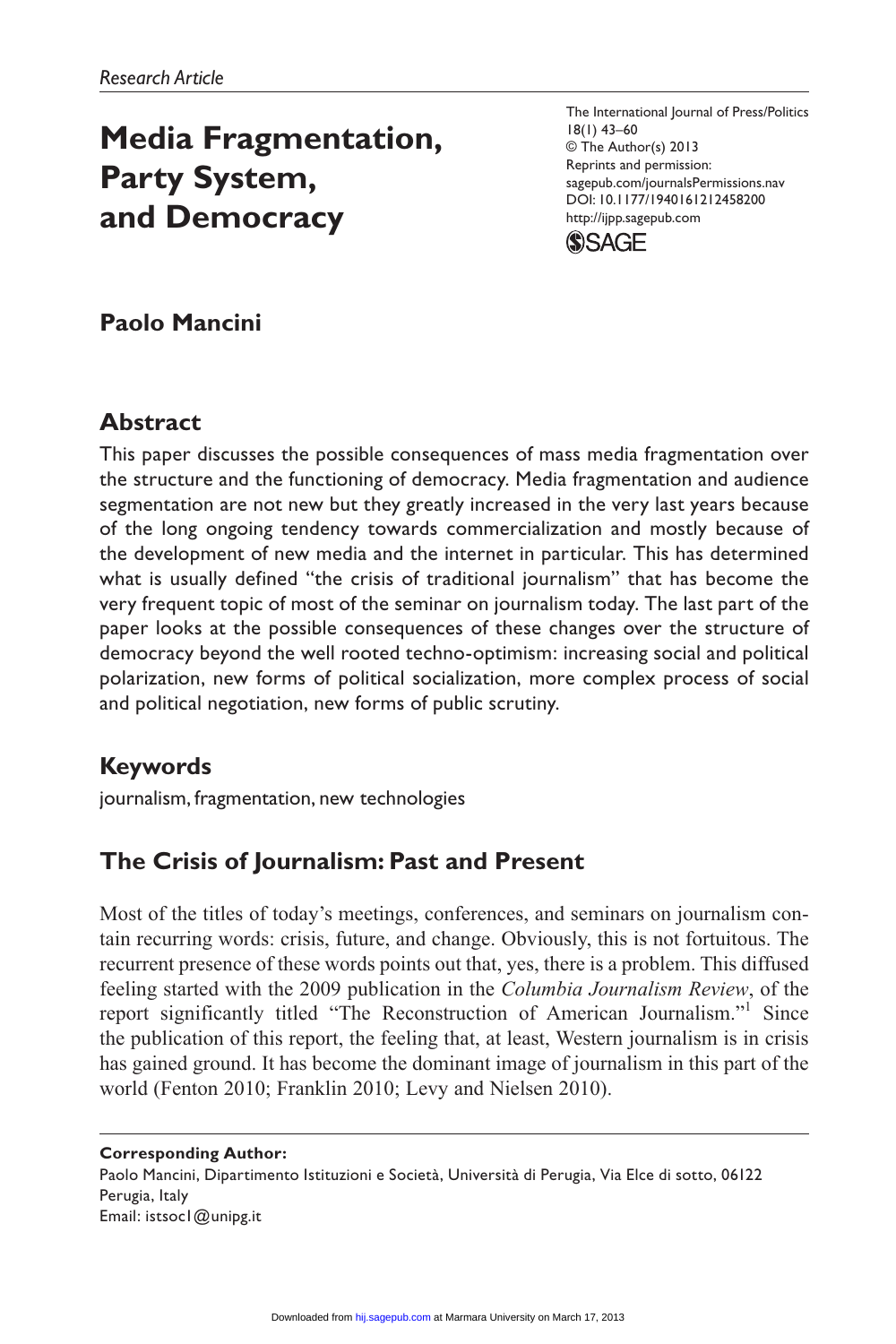The most diffused characteristics of the crisis are well known: the circulation of print press is decreasing, profits are shrinking, and television news is not in better shape. Many news outlets are disappearing from the market and those that remain in the competition are firing reporters and reducing their organizations—fewer correspondents, fewer foreign offices, etc. If one looks beyond print press, the situation of crisis may change its character but it still remains.

To better explain the changes that journalism is undergoing, I would use the expression "blurred identity," for which I'm indebted to Jan Zielonka.<sup>2</sup> In the *Columbia Journalism Review*, it is possible to read the same word again in relationship to the changing nature of journalism: "What is a journalist? In Western media circles these days, the boundaries are blurring between online newspapers like the Christian Science Monitor and Guardian.co.uk, 'blogs' such as Huffington Post.com, YouTube's 'citizen journalism,' and the rantings of political attack-dogs of all political stripes. Sure, HuffPost has a White House press pass, but beyond that, it's all semantics, right?" (Pintak and Fouda 2009). The identity of journalism in much of the Western world is becoming "blurred," more confused, and less stable in terms of both structure and professional identity. The old certitudes are disappearing and new ones are not yet defined. This scenario makes this article very speculative as it deals with changes that are taking place at a very fast speed and that have not yet been investigated in depth by scholars. While investigating the causes of the so-called crisis of journalism, I will try to place them within a larger picture of changes and possible problems affecting also the structure of our democracy.

Professional journalism is changing dramatically for at least two main reasons: increasing commercialization and technological innovation. Both reasons determine what is already well known: mass media fragmentation and audience segmentation. The consequences of this change are even more general, affecting the structure of our democracy and determining strange "paradoxes" regarding the general relation between media and politics that I outline in the next pages.

Indeed, I want to argue that beyond the already well-known evaluations of technooptimism versus pessimism (Wilhelm 2000; Benson 2010), there are other consequences deriving from the ongoing changes that have not been stressed or discussed sufficiently in the literature. Fragmentation may have very positive consequences as it increases the number of available sources of information and may represent a more diffuse instrument of control, as I argue. But at the same time, fragmentation may produce consequences on the structure of democracy that are not to be underestimated. These consequences may take different forms and may have different intensity in wellestablished and transitional democracies and different structures of the mass media system. They represent challenges for decision makers and for those who are involved with professional journalism and politics, for they imply new models of socialization and participation.

Already in 1992, my colleague Daniel Hallin wrote an article that in spite of being written in a pre-Internet era, anticipates a description that seems completely applicable to the present situation of the mass media system. In this article, which has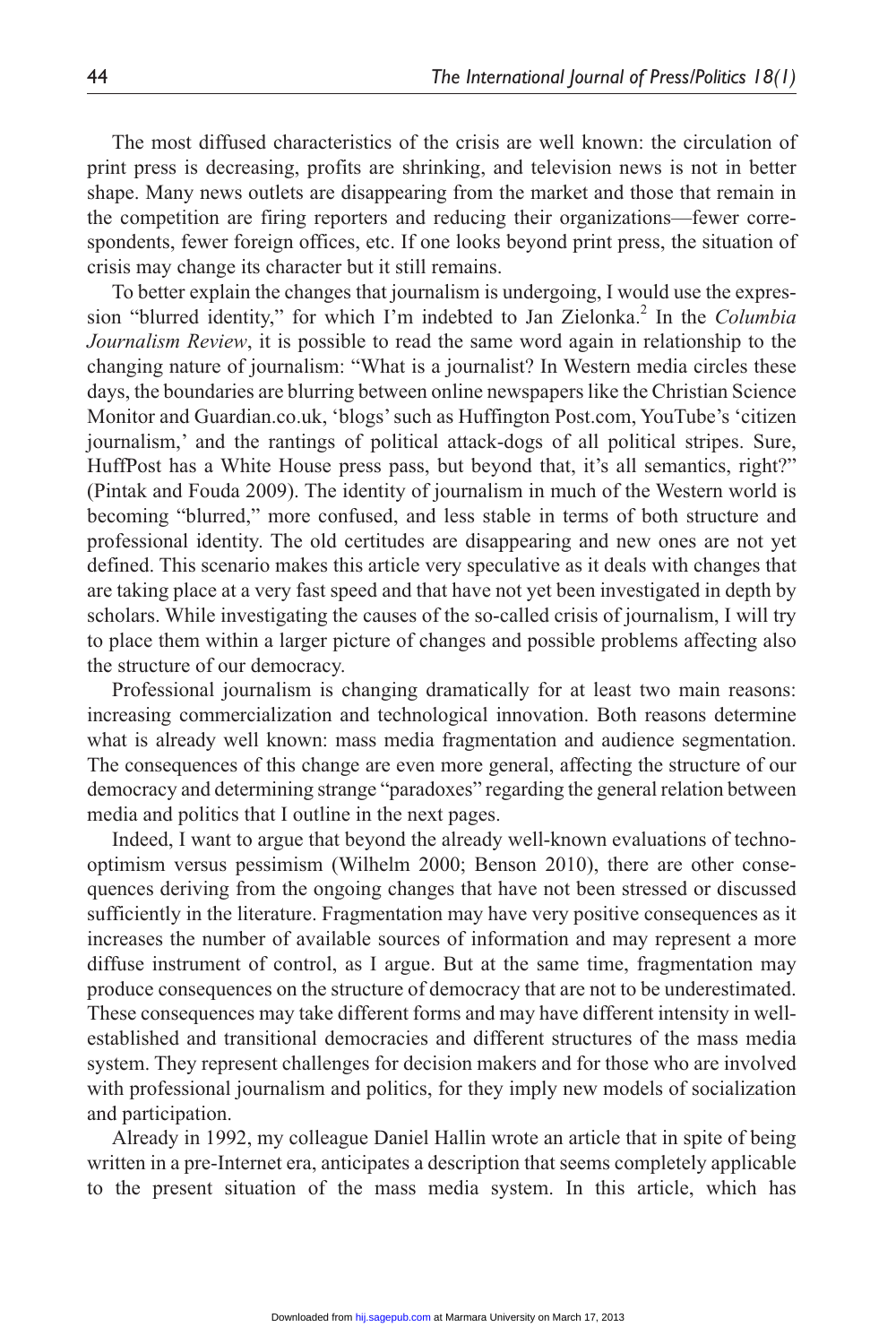been discussed at length by many commentators, $3$  Hallin (1992) maintains that the universalism that featured the golden age of American journalism, embodied by figures such as Walter Cronkite and Ed Murrow and rooted on the ideas of professional autonomy, objectivity, and distance from advertising and political pressures, was close to an end. In 1996, Elihu Katz wrote an article that with different words and from a different normative view, discussed a similar situation pointing out the risks of the process of audience segmentation that was replacing the traditional mass audience. For Katz, the increasing commercialization of the mass media system, also stressed by Hallin, determined the end of the common meeting ground ensured by a previously less commercialized media system: the cohesion of the nation-state itself was at stake following increased segmentation of media audiences (Katz 1996).

Cass Sunstein's idea of "daily me" created by communication technologies is not far from Katz's argument. "Perhaps you have no interest at all in 'news'. Maybe you find 'news' impossibly boring. If so, you need not see it at all. Maybe you select programs and stories involving only music and weather. Or perhaps your interests are more specialized still, concentrating on opera, or Beethoven, or Bob Dylan, or modern dance, or some subset of one or more of the above (Maybe you like early Dylan and hate late Dylan)" (Sunstein 2007: 2). In this sentence, too, a process of individualization is closely linked to the segmentation of the media system that in Sunstein's thesis now depends on technological innovations, more precisely on the web, and not just on commercialization.

The changes in the structure of communication may affect the structure of our democracy as Katz underlined. Bruce Bimber (2003) has observed how information technologies have affected American democracy over the years. The most recent situation, which Bimber defines as the "Fourth Information Revolution and Postbureaucratic Pluralism," is characterized by media fragmentation and the birth of more flexible, less structured and volatile political organizations. The main thesis of his book is as follows: "Technological change in the contemporary period should contribute toward information abundance which in turn contributes toward postbureaucratic forms of politics" (Bimber 2003: 21).This change implies that traditional political organizations are less capable of managing and affecting the political arena, leaving space for new forms of social aggregations strictly depending on the new structure of the communication system.

#### **Media Fragmentation Today**

The situation described by both Hallin and Katz has been brought to an extreme by the Internet, and more in general by new technologies. With the Internet, the number of possible sources of information increases and, therefore, the number of consumers is distributed across a larger number of media outlets. This shapes new patterns of consumption that either give life to new consumers or move traditional consumers from old to new media. Mass media fragmentation generates audience segmentation. Many have already talked about the end of the "mass audience" taking place with the fast development of the Internet (Rheingold 2000; Chaffee and Metzger 2001;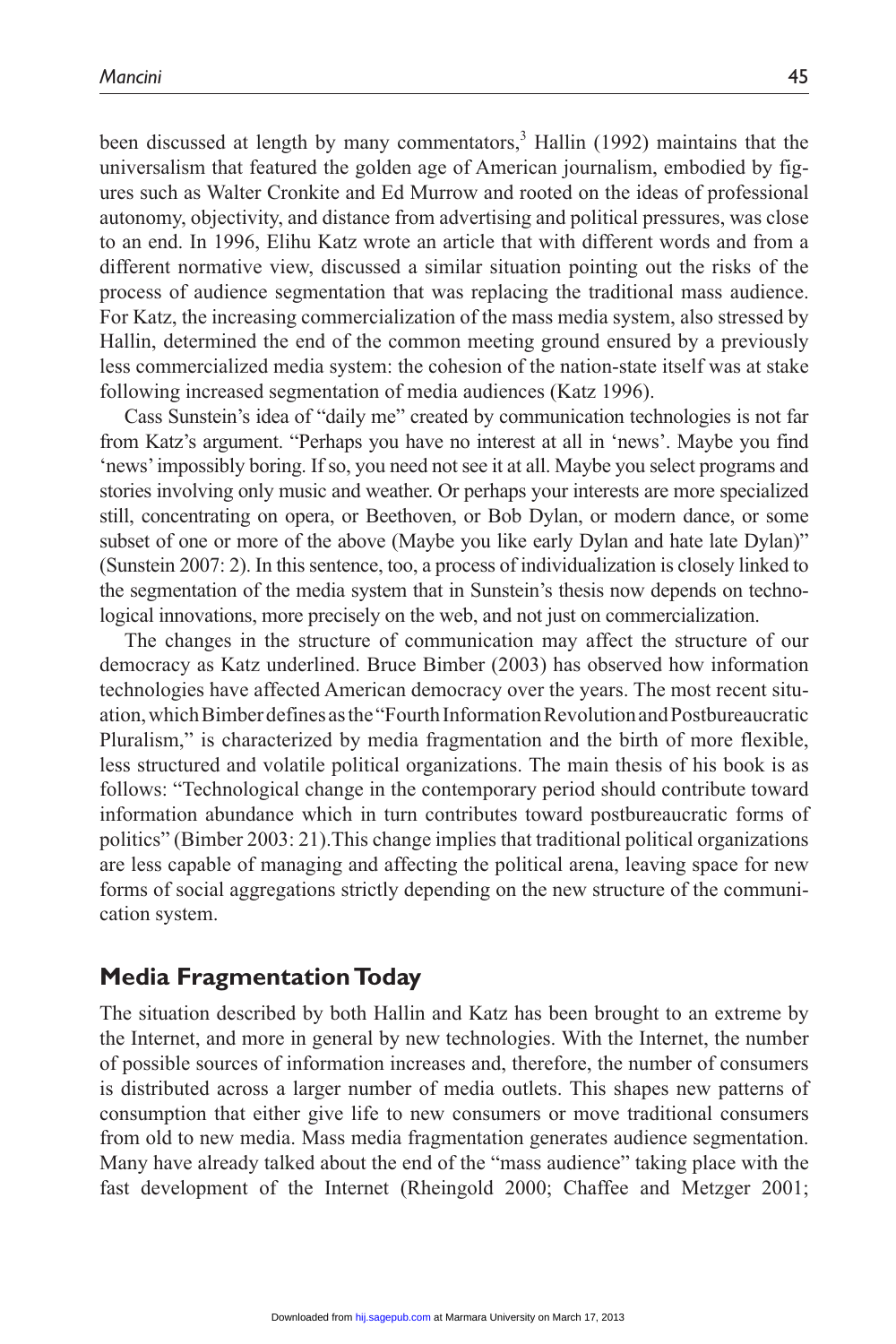Castells 2010). Sunstein (2007: 9) writes: "the whole idea of general-interest intermediaries providing shared experience and exposure to diverse topics and ideas for millions was a short episode in the history of human communications."

What is defined today as the crisis of journalism is grounded in this new process of fragmentation. Even the print press is undergoing a process of internal fragmentation. Indeed, the decrease in the circulation of traditional paid newspapers has been largely compensated in many Western democracies by the birth and development of free newspapers. Although this has brought new readers (and, of course, has taken readers away from paid newspapers), total circulation numbers in many countries has either increased or has remained stable. But here is a first sign of blurred identity: free press journalism is very different from traditional journalism for it demands different kinds of reporters and work procedures.

Traditional analogic television has undergone similar transformations (Prior 2007; Havick 2000; Chaffee and Metzger 2001). Today, with the development of new media, and Internet in particular, citizens have more choices in terms of cultural consumption. *Multiplicity* and *polycentrality* are the words that Natalie Fenton (2010) has used to describe the new media environment. John Keane has used the expression "The era of abundance" to indicate the richness that features today's mass media system.<sup>4</sup> The same expression was used by Blumler and Kavanagh in their paper on the "third age" of political communication (1999).

In a fragmented media market, each new (and old) media outlet is forced to find its own target/audience to distinguish its own product from the others. The old logic by which few companies compete for the broadest audience possible (the so-called golden era of broadcasting) is over. Segmentation is replacing the mass audience. "Niche audience" has become the dominant paradigm (Iyengar and Hahn 2009; Jomini Stroud 2011; Starr 2012). The most discussed example of this tendency is Fox News. There is no doubt that its conservative slant derives from September 11 and the anti-Islamic, strongly nationalist feelings that the attacks aroused in the United States. These contextual factors have been embodied in a definite market strategy: to compete in the crowded U.S. television market with the older and established twenty-four-hour cable channel, CNN. Fox News has chosen its own target/audience: a less sophisticated and clearly more conservative public than CNN's audience. According to a survey conducted by the Pew Research Center for the People and the Press, "Nearly half of Americans (47 percent) say they think of Fox News as 'mostly conservative."<sup>5</sup> This has been a deliberate choice by Fox News to distinguish itself from its competitors. The initial conservative, anti-Islamic, nationalistic slant has been further championed amid political polarization following the election of President Barack Obama, the approval of health care reform strongly opposed by a large part of American citizens, and the birth of the "Tea Party" movement that has identified Fox as its spokesperson. In this polarized environment, Fox News has found conservative citizens as its primary audience (Iyengar and Hahn 2009).

This conservative slant (such as a possible liberal slant in a potential competing network) takes shape with the adoption of a less neutral and more partisan and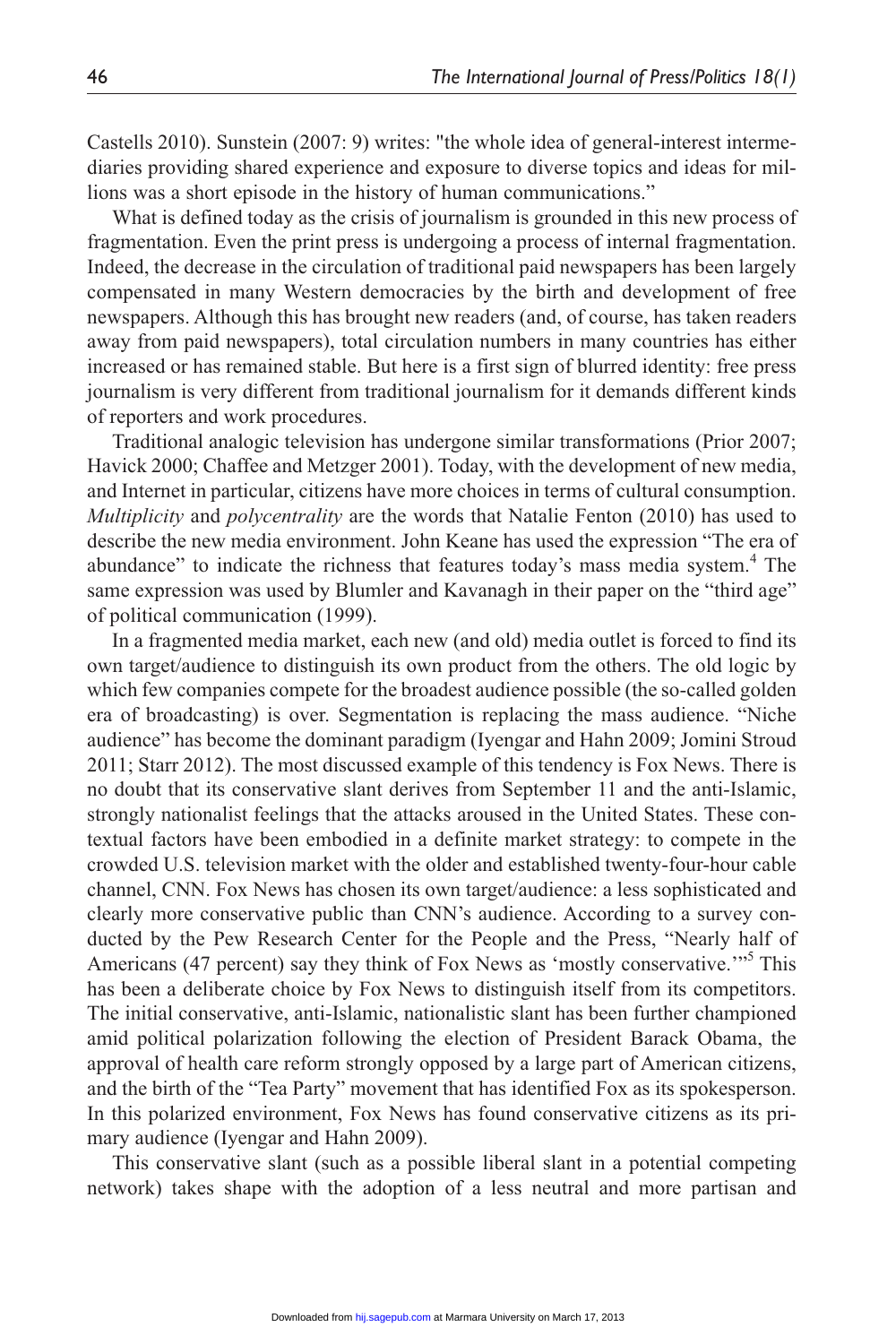aggressive journalism that may appear to be very far away from the traditional liberal model that characterized American journalism in the middle of last century and that today many—as suggested in the aforementioned *Columbia Journalism Review* seem to regret.

Discussing the audience of Fox News, Natalie Jomini Stroud (2011) talks of "partisan selective exposure" as the emerging tendency. The results of her study confirm what has been discussed: "Conservatives and Republicans are more likely to read newspapers endorsing a Republican presidential candidate, browse conservativeleaning magazines, listen to conservative talk radio, watch Fox News, and access conservative Web sites. Liberals and Democrats are more likely to read newspapers endorsing a Democratic presidential candidate, subscribe to liberal-leaning magazines, listen to liberal talk radio, watch CNN or MSNBC, and access liberal Web sites" (Jomini Stroud 2011: 169).

### **Blurred Identities**

All this makes today's journalism "blurred." First, the process of fragmentation has caused the disappearance and weakening of many traditional and established media organizations, and the birth of new media outlets that cannot be defined as traditional "news organizations." The Internet, Twitter, and blogs are dramatically changing the nature, procedures, and norms of traditional professional journalism (Witschge and Gunnar Nygren 2009; Lasorsa, Lewis, and Holton 2011).

Back in 2005, Barbie Zelizer (2005) wrote an article around these questions: "Can bloggers be defined journalists?" What kind of professional culture do they perform? Are they reliable sources of news? The differences among blogs, social networks, and journalism are becoming increasingly confusing. There is no doubt that citizens' journalism increases the circulation and the availability of sources of information. Great for democracy! But at the same time the reliability of news circulating in the Internet decreases dramatically. The process of de-professionalization of web sources seems to advance even further. Writing about the market crisis of Yahoo, the *International Herald Tribune* put it: "the tale of Yahoo's misfortunes is not just of management troubles. It is a vivid illustration of the transition from Web sites that publish professional content to a new digital world dominated by mobile phones and sites where users are the creators of content."<sup>6</sup> In their study of German web sites offering "journalistic" content, Neuberger and Nuernbergk (2010: 321) ask: "Are organizational forms like editorial staffs or trained journalists, who regularly pursue a journalistic profession, still needed in order to gather information and select and disseminate news?" They conclude their study stressing how "participatory media tend to complement rather than to replace professional journalism" (p. 321). While this confirms that traditional media still play a major role in disseminating information, and that we are in a process of dramatic, fast-speed change, the questions raised by new technologies is not only "who are the professional journalists" but "what kind of organizations can produce journalistic content" and their relationship with the traditional ones. With the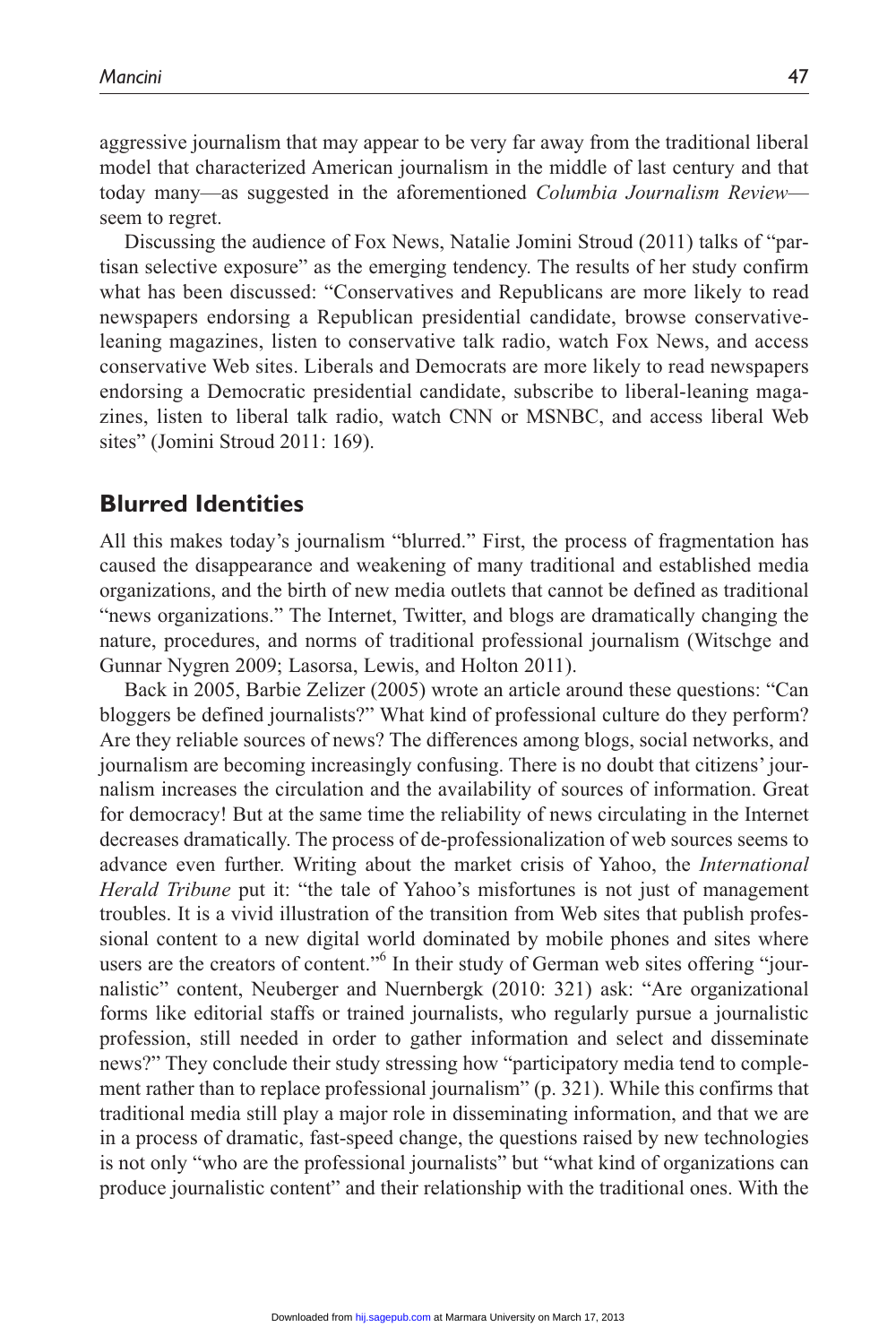advent of "disintermediation" (Chadwick 2006), the traditional organizations that were in charge of the operation of "intermediation" enter a crisis of identity or, at least, they are going through a dramatic process of change. Even if bloggers and social networks do not enter the field of "professional journalism," there is no doubt that they become source of information for much of the world of the so-called professional journalism (what Neuberger and Nuernbergk define as the complementary role of new media). Also, many citizens, mostly young people, rely on these sources for everyday information needs.

The most confusing "blurred boundaries" are between sources of information and political activism. Indeed, most of the time (not always) blogs embody communities identified by common ideological and political feelings. The dramatic and recent diffusion of Facebook and other social network sites clearly reinforce these tendencies as people get together mostly when they share common interests (topics, habits, passion for the same brand or sport team, living in the same community) or common feelings and perceptions that are often political. As Andrew Chadwick (2006: 26) writes, "Most of the claims about the Internet's role in promoting political participation rest on an underlying view of community. In this perspective, the Internet is medication for the perceived ills of modern society: isolation, fragmentation, competitive individualism, erosion of local identities, decline of traditional religious and family structures, and downplaying of emotional forms of attachment and communication."

Blogs and social networks are becoming sources of information for final consumers and other news outlets (the so-called old media) that transform what they find in the Internet into a news story for final consumers. Here everything becomes blurred: the goal of informing people overlaps with sharing and reinforcing common feelings and attitudes that frequently represent the goal of the social networks that originate in the news. What happened recently in the Mediterranean is a clear demonstration of this: blogs and social networks were instruments used to spread news but, at the same time, they were instruments to organize activists and mobilize citizens. They were also sources of information for many "traditional" news media outlets around the world.

To sum up, increased commercialization and Internet are dramatically changing the landscape of today's journalism along three main lines that imply important changes in relation to democracy. If "technological optimism" (Benson 2010) is still valid, it has to be framed within a set of conditions:

- Fragmentation: news media addressed to a mass audience are gradually disappearing. Because of the increased commercialization and new technologies, "niche news" become dominant.
- Less clear identity of news organization: fragmentation is determined also by the development of many sources of information (blogs, social networks, etc.) that can't be defined as "news outlets" in the traditional sense. The nature of these online organizations may be different from traditional journalism. While they frequently become sources of information for the "traditional" media, they are also becoming providers of news for many, particularly young, consumers.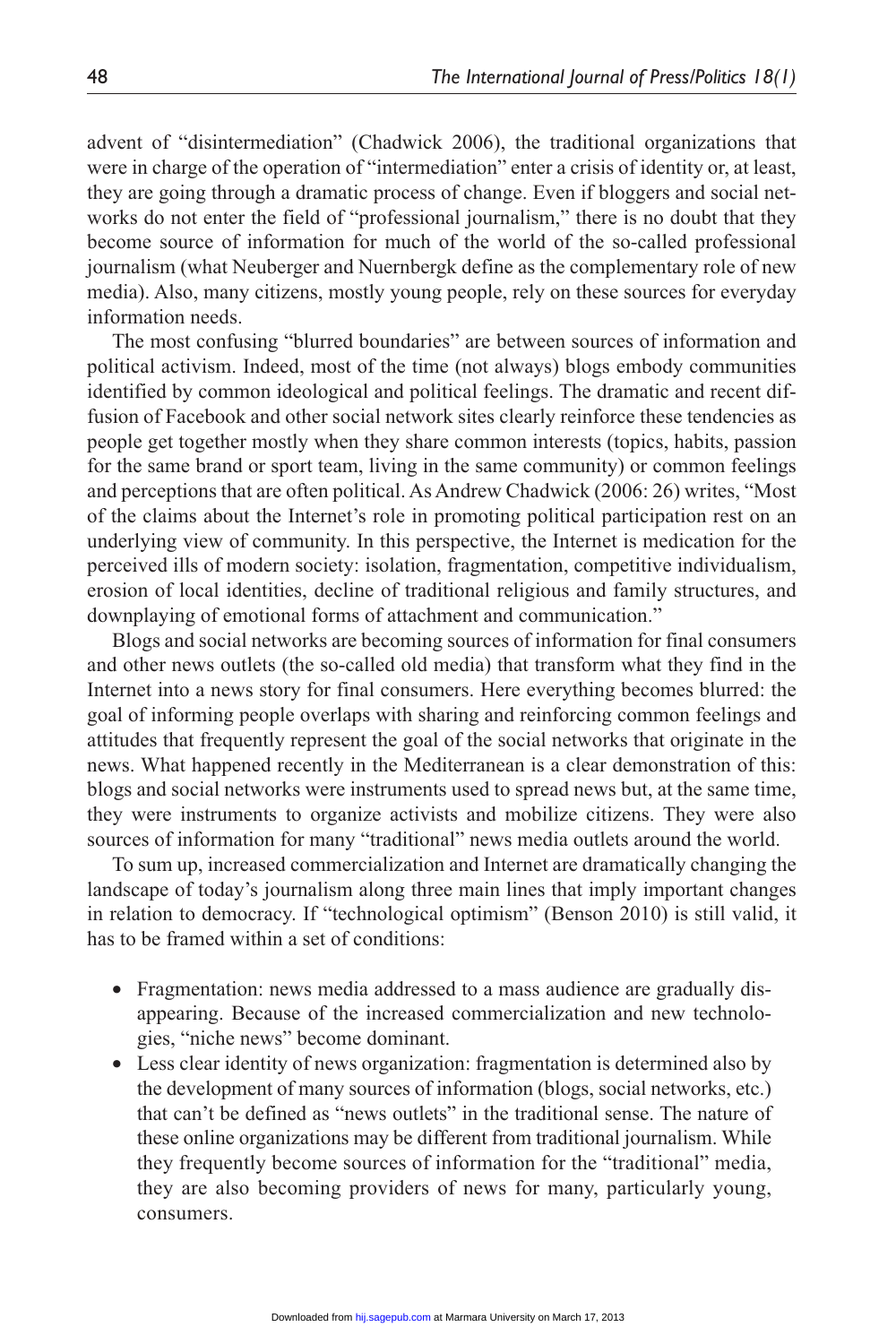|          | <b>PD</b> | <b>PDL</b> | <b>Other Voters</b> | Total | n              |
|----------|-----------|------------|---------------------|-------|----------------|
| Rail     | 33.3      | 24.2       | 42.4                | 100   | 02             |
| Rai2     | 32.1      | 18.5       | 49.5                | 100   |                |
| Rai3     | 44.4      | 9.1        | 46.4                | 100   | 97             |
| Canale 5 | 10.1      | 50.9       | 39.1                | 100   | 25             |
| Italia I | 11.7      | 39.4       | 49                  | 100   | $\overline{4}$ |
| Rete4    | 6.8       | 59.3       | 33.9                | 100   | 9              |
| La7      | 32        | 14         | 54                  | 100   | 50             |
| Others   | 22.3      | 19.4       | 58.3                | 100   | 139            |
|          |           |            |                     |       |                |

Table 1. TV News Consumption by Vote (percent)

Source: Itanes 2008.

• Less defined professional identity: Most of those who work on online outlets are not journalists. They do not have any professional training and, what is more important, their main goal is not the circulation of news but mobilization and consensus building. The professional identity of journalists becomes blurred. Expressions such as "citizens' journalism" and "do-it-yourself journalism," also used in the scientific literature (Chadwick 2006; Fenton 2010), are the best metaphors for the emerging blurred professional identity.

#### **Consequences on the Structure of Democracy**

The changes taking place today in the structure of the mass media system and the professional identity of journalists may deeply affect democracy. In particular, I see four main consequences that are discussed in the next pages, although there is still little evidence of these recent tendencies.

The first possible consequence of media and audience segmentation is an increased social and political polarization. Members of the community rely on already existing knowledge and opinion. Consequently, a place, even of symbolic nature, where one can meet with others and get in touch with their needs, opinions, and proposals may be missing. Citizens will be reinforced in their opinions rather than becoming open to new ideas and feelings. What Table 1 shows about Italy may be a likely future for a world characterized by high media fragmentation. Italy is undoubtedly a polarized country; it has always been since medieval times and it still is. The figure of Berlusconi has further increased the level of political polarization that has always existed but along different lines. The development of a market-driven, mass media system in the 1980s increased the number of media outlets. They have increasingly addressed their own niche audiences following the tradition of political parallelism. It could be said that citizens have been divided into those who watch Mediaset channels and those who watch Rai channels. Those who vote for Berlusconi watch his own networks. By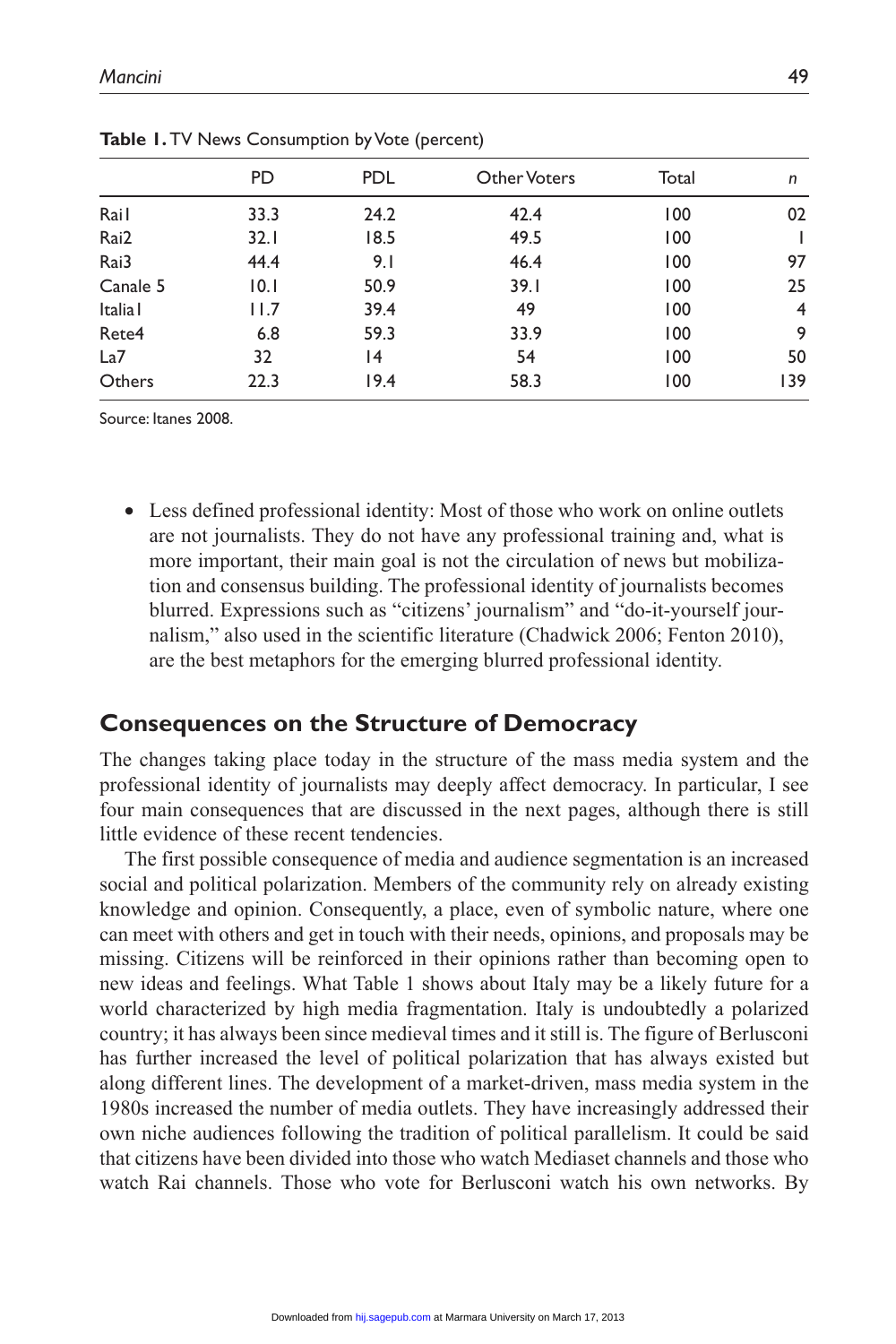knowing how many citizens watch Canale5, Rete4, or Italia1, one can predict electoral outcomes. Legnante and Sani (2008) write, "the importance of television is associated with one of the major featuring characteristics of the election in the Second Republic: the alignment between electoral choices and TV consumption."<sup>7</sup>

As shown in Table 1, 50.9 percent of those who watch Canale5 (the major Mediaset channel) vote for Berlusconi's party (Popolo della libertà, PDL), while only 10.1 percent vote for the major competing party (Partito democratico, PD). On the opposite side, 44.4 percent of those who watch Rai3 (the traditional leftist Rai channel) vote for Partito democratico (Pd), while only 9.1 percent vote for Popolo della libertà (PDL). These data confirm results from previous studies (Itanes 2001, 2006) and suggest high level of political parallelism in the Italian public sphere. This does not facilitate the existence of a common field of interests and values; instead, it pushes toward the polarization of political options and affiliations that have made Berlusconi's victories possible. In this context, the news media don't play that function of social integration that could foster necessary negotiations and agreements. They don't foster the kind of common knowledge and opinions that could make possible a more integrated, more dynamic society open to change.

Mass media and audience fragmentation will increase political polarization particularly in countries where involvement in the public good has been traditionally lower, such as Italy, other Mediterranean countries, and Central and Eastern Europe (Hallin and Mancini 2004), where the government is not able to provide the various resources, services, and policies that make citizens feel part of a community that takes care of them, and where essential rights are not universally ensured and the rules of the democratic game are adapted to different circumstances and actors (Mungiu Pippidi 2010). Media fragmentation may have different consequences in countries where the idea of common good, a common "house," is stronger. For decades, the mass media in Northern European countries were politically defined as the news media were during the first years of journalism everywhere (Hadenius 1983; Sollinge 1999). Also, along with press subsidies, the sense of belonging to the national community was high because of welfare state policies and other interventions that established and reinforced the sense of common belonging.

Media fragmentation in traditionally homogeneous countries may increase polarization, too. This is what Iyengar and Hahan (2009: 20) observe about the United States: "It is no mere coincidence that the trend toward a more divided electorate has occurred simultaneously with the revolution in information technology. Forty years ago, the great majority of Americans got their daily news from one of three network newscasts. These newscasts offered a homogeneous and generic 'point–counterpoint' perspective on the news, thus ensuring that exposure to the news was a common experience. . . . Given this dramatic increase in the number of available news outlets, it is not surprising that media choices increasingly reflect partisan considerations."

Baum and Groeling had convincingly demonstrated the increased polarization of American political opinions following the development of the online media environment: "Regardless of their normative implications, our findings offer a striking validation for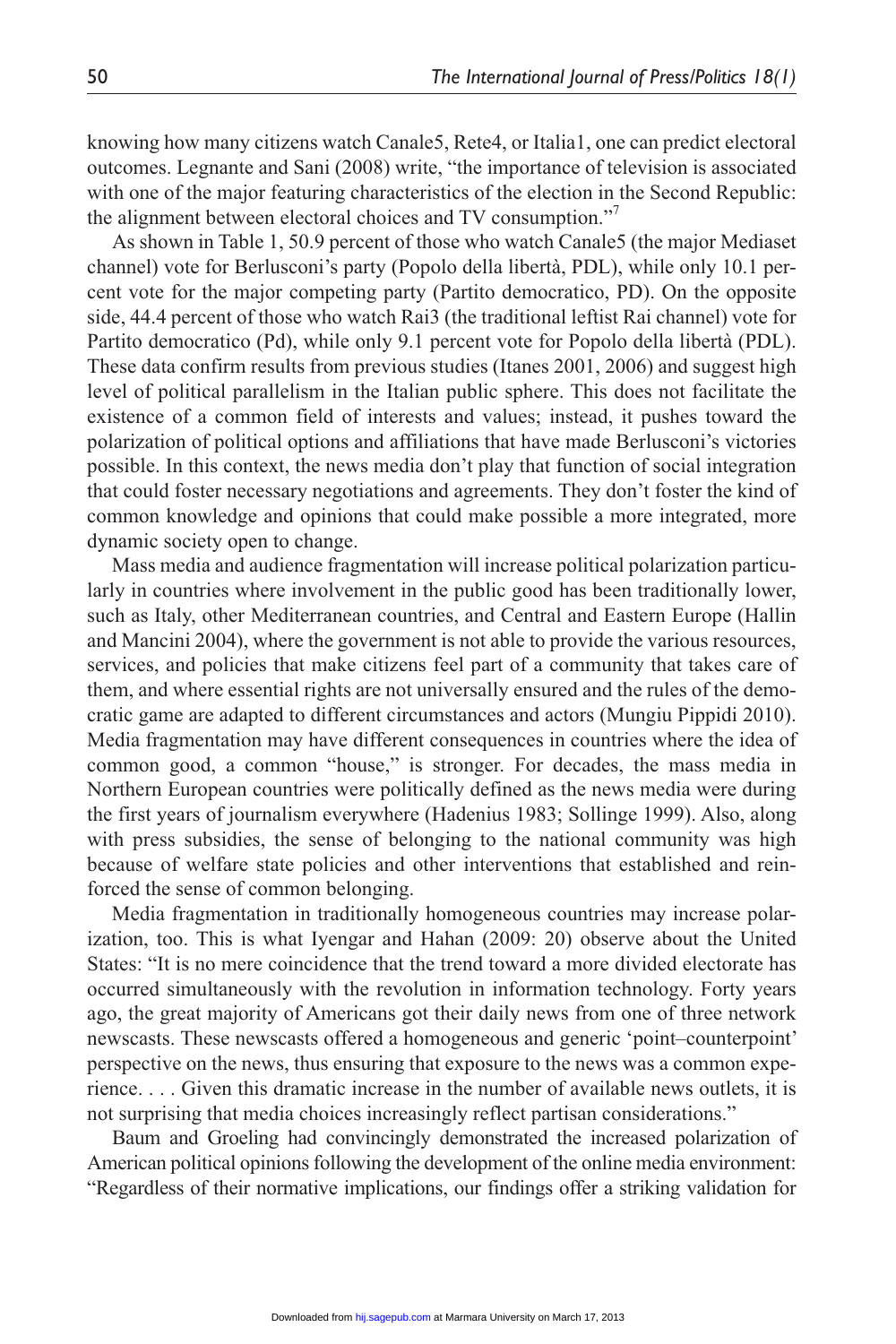those who complain about one-sided coverage of politics in the so-called blogosphere. Daily Kos on the left and Free Republic and Fox News on the right demonstrate clear and strong preferences for news stories that benefit the party most closely associated with their own ideological orientations" (Baum and Groeling 2008: 359). They write, "For instance, a 2006 survey on media consumption (Pew Center 2006) reported the percentages of self-reported 'regular' users of 21 news genres and outlets who indicated that they prefer news 'from sources that share [their] political point of view' to 'sources that don't have a particular point of view'" (Baum and Groeling 2008: 360).

The situation of "abundance" in the contemporary mass media threatens the existence of a common place to meet and debate contrasting views. This common place is replaced by partisan outlets whose main goal is to reinforce already existing opinions and to serve as organization tools. "Group polarization" or "blogs polarization" seem to be the emerging tendency while information "cascades," that is, the continuous flow of information that may derive from an uncontrolled source (Sunstein 2007), further increase social and political polarization and complexity.

### **Party Systems and New Forms of Participation**

Media outlets may progressively substitute political parties and other traditional organizations of political socialization; they may join the already existing ones and/or give space to new forms of social aggregations. At the time of the mass audience, it was clear that news media were replacing political parties as the main sources of information and instruments of political socialization. Now the situation is different: the news media outlets are becoming political actors. Different media outlets and single media figures (anchormen, TV stars) enter the field of politics with either their own organizations or with an organization that they construct thanks to the Internet.

It is not just a matter of celebrity politics, which a vast literature has already pointed out (Marshall 1997). What happens today is that news outlets (and their owners or the members of the star system) become political actors and enter the field of politics and electoral campaign. The case of Silvio Berlusconi is the best example of the opportunities that increased commercialization of the media may create. After establishing his successful media corporation, Berlusconi decided it was time to enter the political arena. He was able to accomplish this largely because of the opportunities offered by his ownership of the Mediaset corporation.

Frequently, blogs and different kinds of social networks that are politically active make the decision to compete in free elections or to assume a clear political position vis-à-vis authoritarian regimes. The recent revolutions in Tunisia and Egypt have demonstrated very clearly how different kinds of online social networks, which played major mobilization and organization roles, take the place of nonexistent or weak political parties. They have been able to serve as instruments to connect people and give voice to their needs and requests. As we know, they were successful in overthrowing authoritarian regimes that had been in power for several decades. This is what the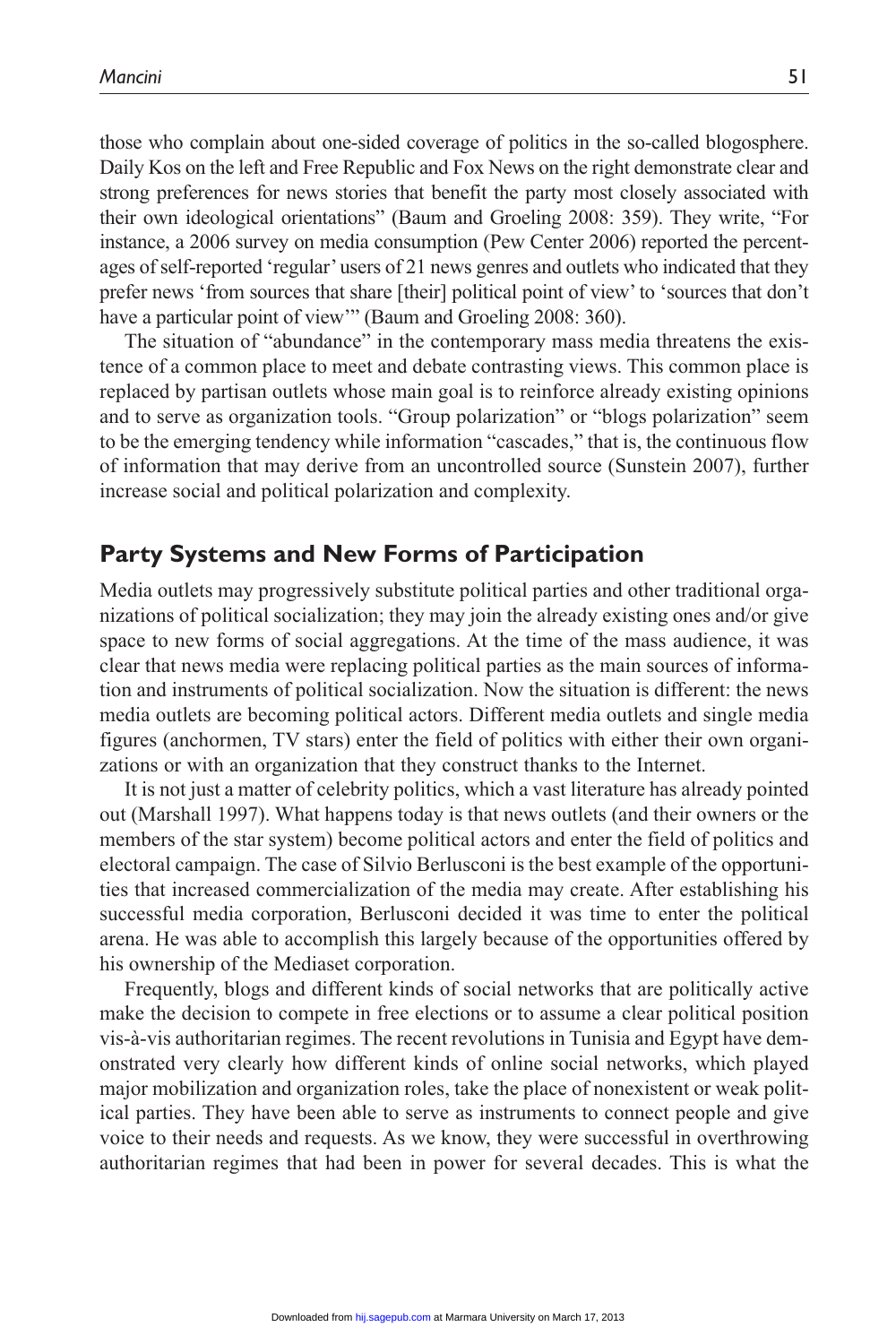"Arab Spring" has demonstrated, even though it may be risky to overestimate the role of the new media (Shirky 2011). $8$ 

Blogs and social networks have been able to play such an important role not only where traditional, political organizations are absent, but also where political organizations exist and are grounded in experiences of new forms of political organization linked to Web-based media. The Italian Movimento 5 Stelle (Five Stars Movement) illustrates this phenomenon. Some years ago, Beppe Grillo, a well-known show man, started a blog against corrupt politicians and in favor of issues that had been forgotten by political parties. Within a few years Grillo's blog became the most popular in Italy. Grillo decided, together with young people who had contacted him through the Web, to start a political movement, the "Movimento 5 stelle." It obtained significant results in the polls, and competed with other center-left parties that were better organized (Lanfrey 2011).

The well-known case of "Pirates" is no different. Established in Sweden in 2006 essentially through the Internet, it spread all over the world and it became the Pirates Parties International, with its main seat in Brussels in 2010.<sup>9</sup> Its main electoral success was in the Berlin state elections, where the German branch of Pirates got 8 percent of the vote. This is a different party compared to the traditional ones: it has a weakly organized structure and its communication channels essentially depend on the Internet. Pirates parties are mostly single-issue parties: they are a perfect example of what Helen Margetts (2006) defines as a "cyber party," new parties established in the Internet.

One politician interviewed for the project "Media and Democracy in Central Eastern Europe" told us the story of "a problem in Bulgaria with fuel prices. A group was created on Facebook to protest against increasing fuel prices, and after that, this group became a political party."10 Interviewed for the same project, Mihai Coman from the University of Bucharest, tells another interesting story on how bloggers and television showmen can establish a political party: "And of course, there have been some cases of journalists or media moguls creating their political parties. An interesting case is Dan Diaconescu—he came from print press, and had worked for some time for the 'real' media mogul Dan Voiculescu. He created a weekly, then became independent and started his own television, OTV. It used to have something like 0.0001% of the audience share. Then, something happened—an attorney was killed, but nobody found her body. Her husband, a 'usual suspect,' was a policeman. And this guy made a national O.J. Simpson–kind of show out of this case. For one year, he had kept the nation focused at Erodea—this was the name of that lady. The audience ratings went sky-high, and he used that moment to create his own political party."<sup>11</sup>

New technologies also favor the formation of new social movements (very often of an international nature) and may strengthen their organizations by representing powerful instrument of mobilization (Bennet 2008; Mosca and Vaccari 2011). This was already noticed years ago at the time when the diffusion of new communication technologies was much less developed than today (della Porta and Tarrow 2005) and the recent events in the Arab world have further demonstrated the enormous capacity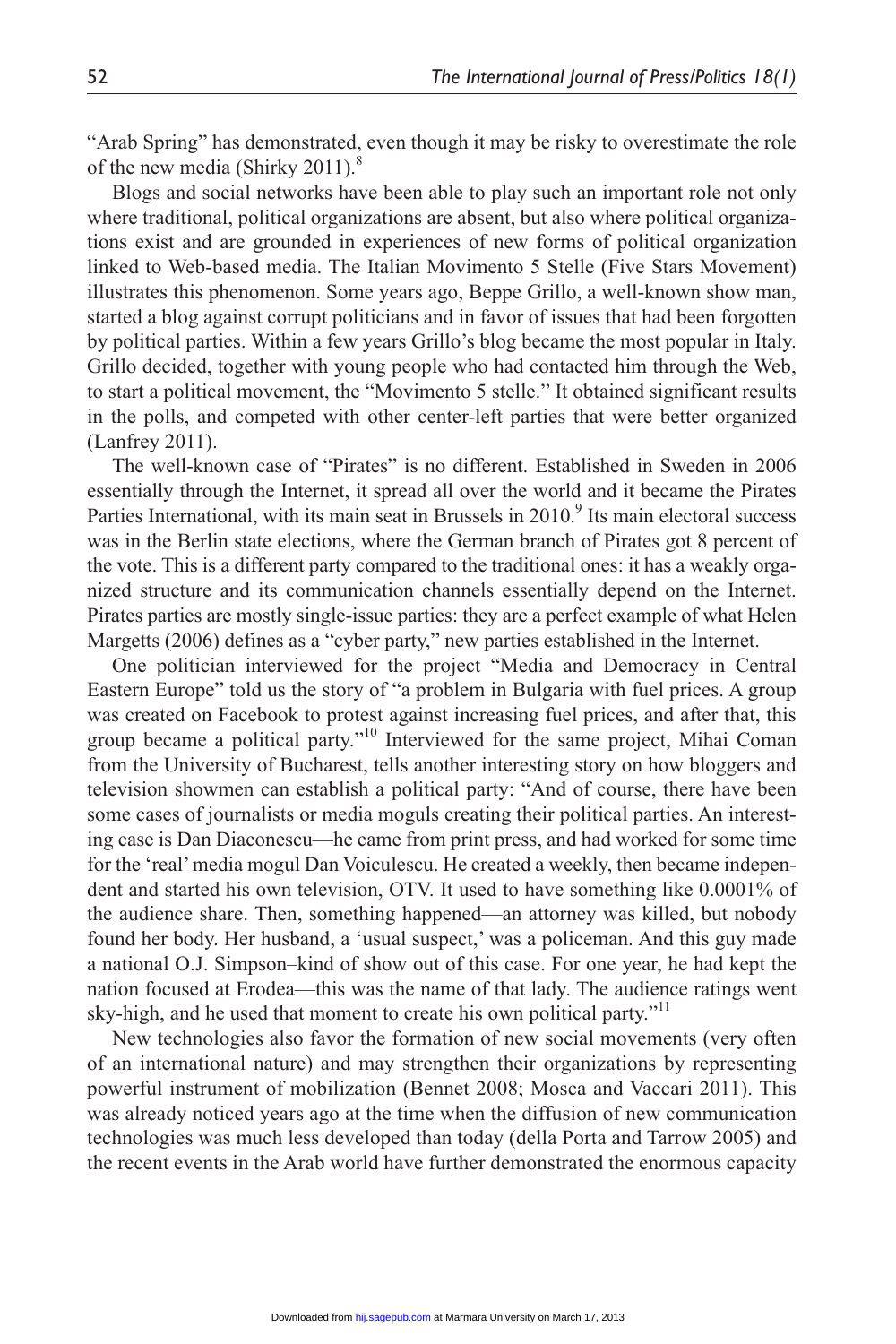of twitter and blogs in becoming an exceptional instrument of organization (Valeriani 2011).

This appears to be another step toward the progressive weakening of traditional mass parties but also toward the increasing fragmentation of the political landscape that now appears to be open to a number of different competitors very frequently without any previous traditional, political experience. These new entities may be driven by affiliation with and sympathy for new values and attitudes that are of very different nature from the previous political ones. This is the case of the so-called lifestyle politics that finds such a large space in the new online communities (Bennet 1998, 2003, 2008). As it is well known, in this regard scholars have talked about "postbureaucratic" and "decentralized" organizations stressing the changes that the Internet is determining at the level of government and political organizations. The borders of these organizations are becoming blurred and their internal operations less hierarchical and less dependent on the existing formal structure (Bimber 2003; Chadwick 2006). This new "modus operandi" has undoubtedly favored new and smaller parties while better established and older parties have had some difficulties to adapt to the new environment (Margetts 2006).

All this may produce a more complex political environment, crowded with competitors talking different languages, not used to the traditional ways of political bargaining, and being representatives of new and different values, needs, and interests. In all likelihood, these new parties will not be able to win elections but they may increase the fragmentation of the political spectrum and prevent the possibility of a clear majority in parliament. Does it mean that democracy becomes richer? Of course, but more complex, too.

#### **Consequences on Government Scrutiny**

The following two sections are more speculative. Studies have not yet been conducted although there are indications of several tendencies at work.

The existing literature stresses the positive consequences of the diffusion of the Internet. Citizens have the opportunity to access an enormous amount of information; government is more transparent and becomes the subject of continuous scrutiny by citizens (Klotz 2004). But at the same time, the development of "group polarization" may favor the formation of different enclaves, what Sunstein defines as the "echo chambers," places where one can hear just his own voice or similar voices. These groups are becoming numerous, but at the same time they are becoming less powerful vis-à-vis the government as they are more interested in improving their internal capacity for deliberation than looking at alliances with other groups. This is one possible risk of the "daily me" amid the decreasing importance of "general interest intermediaries" and their capacity to build alliances among groups of different nature and affiliation (Sunstein 2007). A possible consequence is that the watchdog function traditionally played by the news media may become weaker because of audience segmentation. Undoubtedly, the possibility of control of the government may increase because of the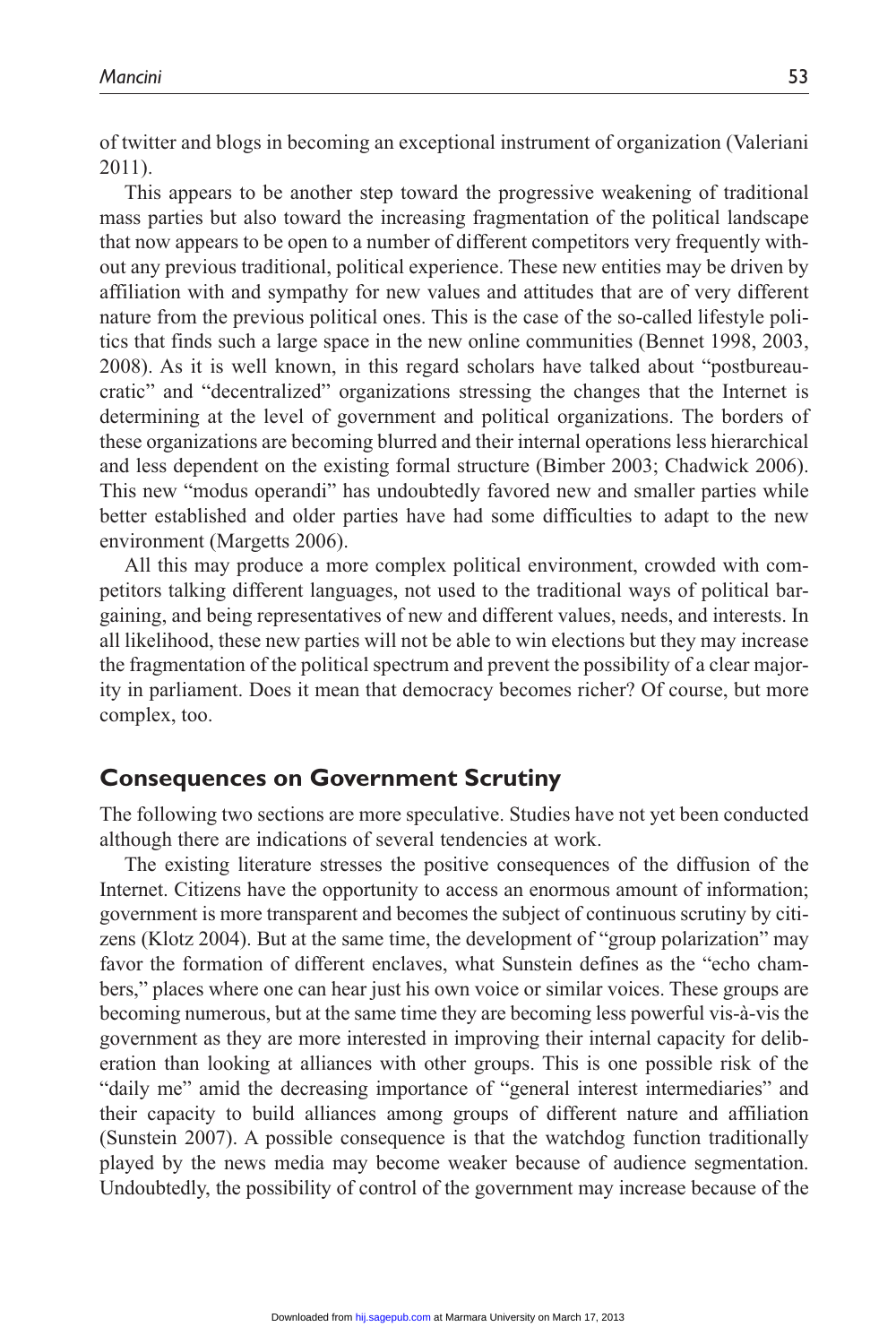multiplication of information sources. It needs to be recognized, however, that the traditionally centralized media system of the past was able to play a major watchdog function because of the large number of people, the "mass audience," that it was able to reach. Today the new media environment is characterized by news outlets addressing "niche" audiences. It was almost impossible for the government not to take into account criticism from "traditional" news media that reached large numbers of people. If the *New York Times* adopted a position about a particular issue, the U.S. government could not ignore it (Hallin 1986). Today a fragmented media system lacks similar influence. Here a strange paradox emerges: there are more possibilities to control the government but, because of sources fragmentation, the impact may be weaker and scattered. In his study on anti–Iraq war demonstrations, Lance Bennett (2008: 286) makes a similar point: "Many questions can be raised about these emerging styles of activism and mobilization. Perhaps the most important issue is whether such flexible political identifications operating through such personalized political communication channels can produce the kinds of focused collective action that often seem necessary to define common goals, develop power relationships with targets of protest, and ultimately achieve political and social change." This is an open question that requires further research.

### **Consequences on Social and Political Negotiations**

The nature of advocacy and mobilization of old and "new" news media makes the entire political environment more complex and blurred. Although many organizations may have their "voice" in the decision-making process governance becomes complex and fragmented in multiple and often contradictory levels of interaction (Chadwick 2006). Indeed, next to traditional political actors, there are many actors who represent old and new interests that have a temporary existence. Social movements, particularly given the young age of members and activists, take great advantage of these opportunities, advancing their requests and using new media as mobilization tools (Bimber 2003; Nah, Veenstra, and Shah 2006; Shah et al. 2005). Interest groups, too, benefit from these new possibilities (Bimber 2003; Chadwick 2006), and other social actors emerge in the public sphere by using opportunities offered by the Internet.

Less stable than similar actors in the past, they are the product of contingent and temporary conditions (not rarely of some dramatic nature). Moreover, these new actors don't have well-established cultural and social roots. They are, in the words of Bruce Bimber (2003), "postbureaucratic" organizations exposed to volatility and informality. They lose control over internal and external flows of information (Bruce and Delli Carpini 2001). They become more vulnerable to pressures and manipulations as their identity is always under threat (Bennett 2003).

Take the example of the Egypt and Tunisia. Social networks had a major role in overthrowing the old regime, but their temporary and "movement" nature is emerging. Because they are the product of strong emotions and improvisations, they are not able to express and support stable and clear issues. They are not able to represent trusted and stable interlocutors for the new regimes (Lakhani 2001).<sup>12</sup>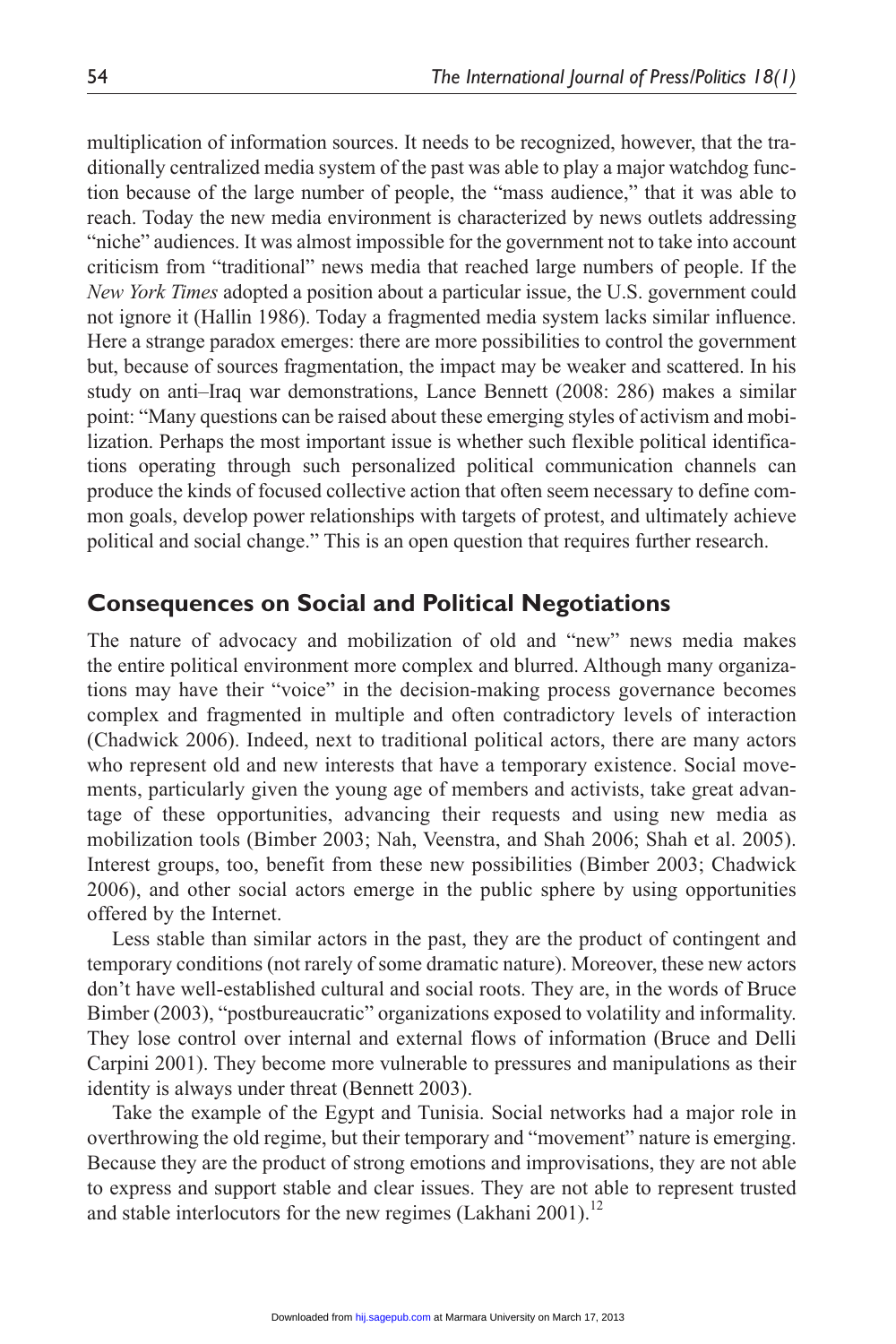As previously stated, evidence of these tendencies from scholarly research is still poor and fragmented. An example of this new complex framework of negotiation linked to the process of fragmentation is offered by a story by Massimo Gaggi, the Il Corriere della Sera correspondent in Washington. Discussing the difficulty to pass a new budget, Gaggi writes: "Congressmen wander around as crazy ants also because they don't have any more clear ideas on what public opinion believes and what their voters believe. In the era of digital technologies the old mechanisms of consensus building have disappeared. Not only the old anchormen such as Walter Cronkite who were able to strongly influence public opinion with their sober and moderate discourses don't exist anymore. The abundance of news channels, the extreme tones of the debate on the internet and on the talk shows, the cable televisions, from CNN to Fox, that roll their drums 24 hours a day, puzzle the spectator—voter citizen who react condemning the entire Washington and the politicians who live there."<sup>13</sup> It is not coincidental that Gaggi mentions Walter Cronkite, an indication that probably the era of mass audience with its heroes is over. It is a new, more open but a more complex, era. As Rodney Benson suggests (2010), the model of pluralist democracy may gain advantage from the new media, but at the same time it may risk implosion because of increased complexity.

Finally, we should not ignore that the complexity of social and political negotiations is further accelerated by the opportunities that terrorist groups enjoy, largely thanks to the Internet, in getting visibility and influencing the decision-making process. Events in Iraq, Palestine, and Afghanistan clearly demonstrate this process (Oates, Owen, and Gibson 2006). They too become, officially or unofficially, players in a complex game within which roles are not as clear as they were when the public arena was less crowded.

Amid media fragmentation, the consequences discussed here are more likely to happen in transitional or new democracies where political organizations are weaker. In transitional democracies, the state is still under construction and most social organizations are not so deeply rooted in society, unlike stable democracies. In many transitional democracies, civil society does not have any strong, institutional, and political representation (Lewis 2000). Most of the countries of Central and Eastern Europe illustrate this process. It is not surprising that in those countries, the news media are active in politics and that media oligarchs have gained presence (Koltsova 2006; Coman 2010). Older and more established democracies are not free from these possible consequences. Whereas the process of polarization of American politics depends on the communication choices of Fox, the case of Beppe Grillo and the Pirates demonstrate how new media may push polarization even further in Italian democracy.

### **Final Remarks**

The so-called crisis of journalism is not just a problem of professional journalism itself. It raises questions for democracy at large. Indeed, the increased commercialization and the uses of new communication technologies, which seem to be at the origin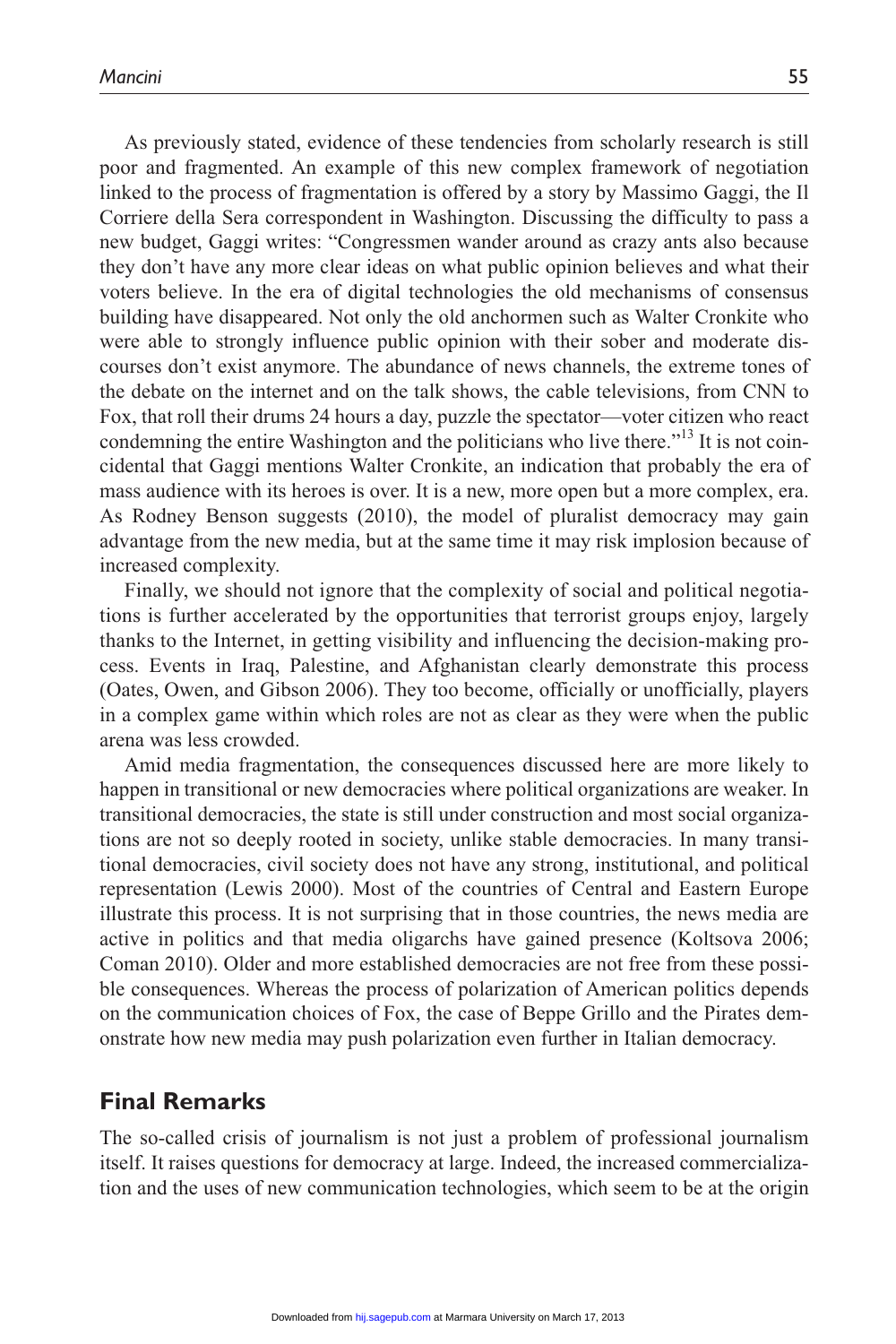of this crisis, determine a new "blurred" identity of professional journalism and suggest strange paradoxes about the structure of democracy. These paradoxes have not yet been addressed extensively by scholars, and further research is needed. New topics for future investigations can be identified.

The first paradox is a more diffuse but weaker public scrutiny. There is no doubt that today public scrutiny over the rulers is more diffused as citizens and organizations are now able to exercise that scrutiny that until recently was reserved for organized structures with high levels of institutionalization. Now, public scrutiny is more diffused, but it also may be less effective as it involves fewer people at a time. The mass audience that was mobilized by the *New York Times* or CBS is now fragmented in many, often competing, niche audiences built by commercialization and opportunities offered by new technologies. These niches audiences are characterized by the socalled "echo chamber" attitude: they are self-referential and may be less available to establish collaborations and coalitions with other groups. The possibility of influencing the government may be at risk because of media fragmentation.

The second paradox is a more segmented but more polarized public sphere. Media fragmentation may increase political polarization as it seems to be happening in wellestablished democracies, especially in countries where the idea of "common good" is not deeply rooted. In different conditions media fragmentation may foster integration as, for instance, it seems to have taken place in the Arab world (but elsewhere as well), where the new media (Internet, Twitter, etc.) have been powerful instruments of mobilization against dictatorships by aggregating citizens and organizations that otherwise could not have been mobilized. Different outputs can be generated by fragmentation, depending on the level of democracy consolidation, the level of social cohesion, and the structure of the media system. It would be wrong to assume that just one "universal" tendency is valid for all circumstances. This is another matter of investigation.

The third paradox comprises extended possibilities of social aggregations but "blurred" and less stable ones. New media favor the development of new, flexible organizations such as in the case of the Pirates, Beppe Grillo, and many others. These organizations appear less institutionalized and, in some way, more "blurred" than the traditional ones. They have been defined as "postbureaucratic" organizations (Bimber 2003). The minor level of institutionalization may cause higher levels of complexity in social and political negotiations. Today's public sphere is crowded with a larger number of actors fostering social and political participation. At the same time, the political arena is becoming more complex: the representation of interests is more fragmented; the volatility of new actors often increases and, therefore, determines problems also regarding their ability to be established as reliable and stable interlocutors for government choices and for the decision-making process.

As explained, much of this article has a somewhat speculative nature as it deals with processes of change that are ongoing before our own eyes, but this implies that new questions now face the community of scholars. Investigations are needed as to how new actors enter the political arena through the way of the Web. How do they interact with the more established political actors? What kind of issues do they raise?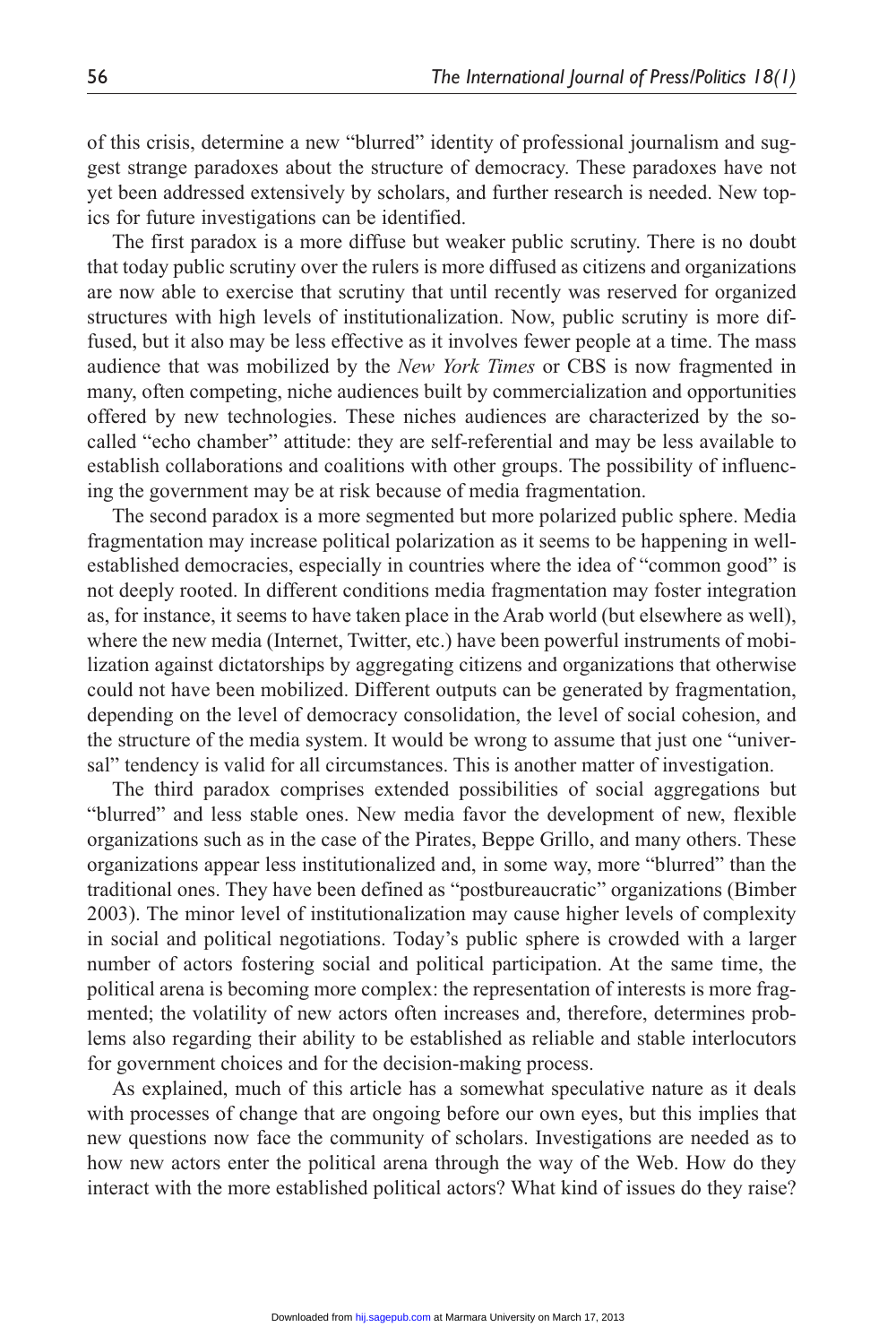How does this affect the political complexity of the decision-making process? And, as to journalism: what kind of education is possible in this fragmented and "blurred" environment? What regulations are possible and necessary? Are there evidences of a weaker public scrutiny over government? These questions pertain to both media scholarship and political science.

#### **Declaration of Conflicting Interests**

The author declared no potential conflicts of interest with respect to the research, authorship, and/or publication of this article.

#### **Funding**

The author disclosed receipt of the following financial support for the research, authorship, and/ or publication of this article:

Part of the data for this paper came from the ERC-funded project Media and Democracy in Central Eastern Europe based at the University of Oxford (http://mde.politics.ox.ac.uk/).

#### **Notes**

- 1. http://www.cjr.org/reconstruction/the reconstruction of american.php.
- 2. With Jan Zielonka, we used the expression "blurred identity" in the ERC-funded project Media and Democracy in Central Eastern Europe to indicate one of the featuring conditions of the media systems in Central Eastern Europe (http://mde.politics.ox.ac.uk/index.php/ publications).
- 3. See the Round Table discussions published in the *Political Communication Report* 16, no. 1 (2006 Winter), http://frank.mtsu.edu/~pcr/1601\_2005\_winter/roundtable\_intro.htm (accessed February 7, 2012).
- 4. J. Keane, Conference at the Media and Democracy in Central Eastern Europe project, University of Oxford, January 2011.
- 5. http://people-press.org/report/559/.
- 6. C. Cain Miller and V. G. Kopytoff, "Striving for a Foothold as Glory Days Fade," *International Herald Tribune*, September 9.
- 7. Itanes is the Italian national elections study center.
- 8. See also the debate that followed the publication of Clay Shirky article: http://www .foreignaffairs.com/articles/67325/malcolm-gladwell-and-clay-shirky/from-innovationto-revolution (accessed February 7, 2012).
- 9. http://en.wikipedia.org/wiki/Pirate\_Parties\_International.
- 10. Interview conducted for the ERC project Media and Democracy in Central Eastern Europe, Sofia, September 2011.
- 11. Interview conducted for the ERC project Media and Democracy in Central Eastern Europe, Bucharest, September 2011.
- 12. Bilal Lakhani, "A Look at the Arab Blogosphere," *Columbia Journalism Review* (2011), http://www.cjr.org/behind–the\_news/a\_look\_at\_the\_ara\_blog (accessed January 27, 2012).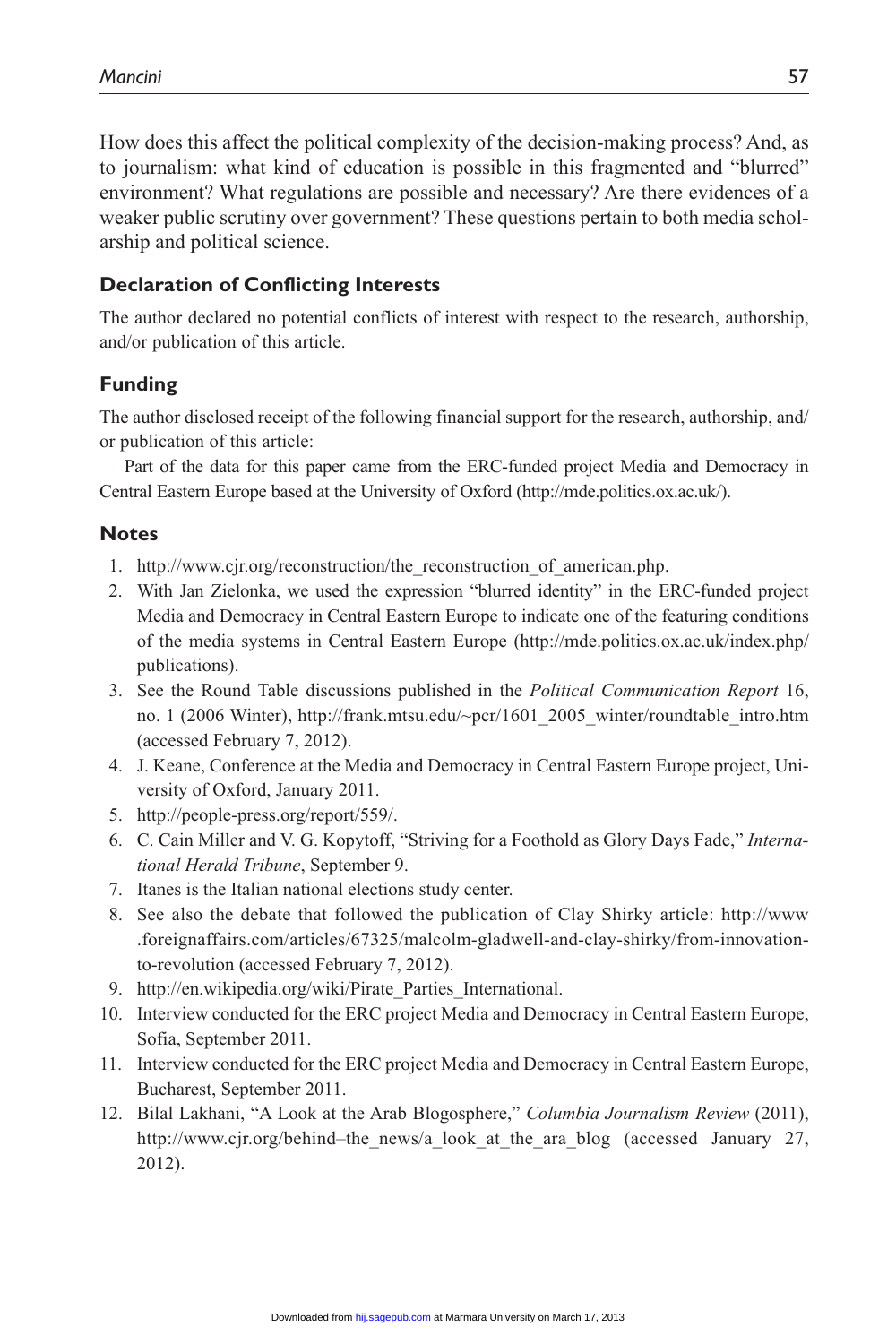13. M. Gaggi, "Quattro chiavi che spiegano lo stallo americano," Il Corriere della Sera, July 31, 2011.

#### **References**

- Baum, M. A., and T. J. Groeling. 2008. "New Media and the Polarization of American Public Discourse." *Political Communication* 25:345–65.
- Bennett, W. L. 1998. "The UnCivic Culture: Communication, Identity, and the Rise of Lifestyle Politics." *PS: Political Science and Politics* 31:740–61.
- Bennett, W. L. 2003. "Communicating Global Activism. Strengths and Vulnerability of Networked Politics." *Information, Communication and Society* 6:143–68.
- Bennett, W. L. 2008. "Communication and Political Mobilization: Digital Media and the Organization of Anti-Iraq War Demonstrations in the US." *Political Communication* 25:269–89.
- Benson, R. 2010. "Futures of the News: International Considerations and Further Reflections." In *New Media, Old News*, ed. N. Fenton. London: Sage.
- Bimber, B. 2003. *Information and American Democracy. Technology in the Evolution of Political Power*. Cambridge: Cambridge University Press.
- Blumler, J., and D. Kavanagh. 1999. "The Third Age of Political Communication: Influences and Features." *Political Communication* 16:209–30.
- Bruce, A. W., and M. X. Delli Carpini. 2001. "Unchained Reaction: The Collapse of Media Gatekeeping and the Lewinsky-Clinton Scandal." *Journalism: Theory, Practice and Criticism* 1:61–85.
- Castell, Manuel. 2010. *The Rise of Network Society (second edition)*. Chichester: Wiley Blackwell.
- Chadwick, A. 2006. *Internet Politics. States, Citizens and New Communication Technologies*. Oxford: Oxford University Press.
- Chaffee, H. S., and J. M. Metzger. 2001. "The End of Mass Communication?" *Mass Communication & Society* 4:365–79.
- Coman, M. 2010. "Journalistic Elites in Post-Communist Romania. From Heroes of the Revolution to Media Moguls." *Journalism Studies* 11:587–95.
- della Porta, D., and S. Tarrow, eds. 2005. *Transnational Protest & Global Activism*. Lanham, MD: Rowman & Littlefield.
- Fenton, N. 2010. "Drowning or Waving? New Media, Journalism and Democracy." In *New Media, Old News*, ed. N. Fenton. London: Sage.
- Franklin, B. 2010. "Introduction." *Journalism Practice* 4:246–67.
- Hadenius, S. 1983. "The Rise and Possible Fall of the Swedish Party Press." *Communication Research* 10:287–311.
- Hallin, D. 1986. *The Uncensored War: The Media and Vietnam*. New York: Oxford University Press.
- Hallin, D. 1992. "The Passing of the 'High Modernism' of American Journalism." *Journal of Communication* 42:14–25.
- Hallin, D., and P. Mancini 2004. *Comparing Media Systems. Three Models of media and Politics.* Cambridge: Cambridge University Press.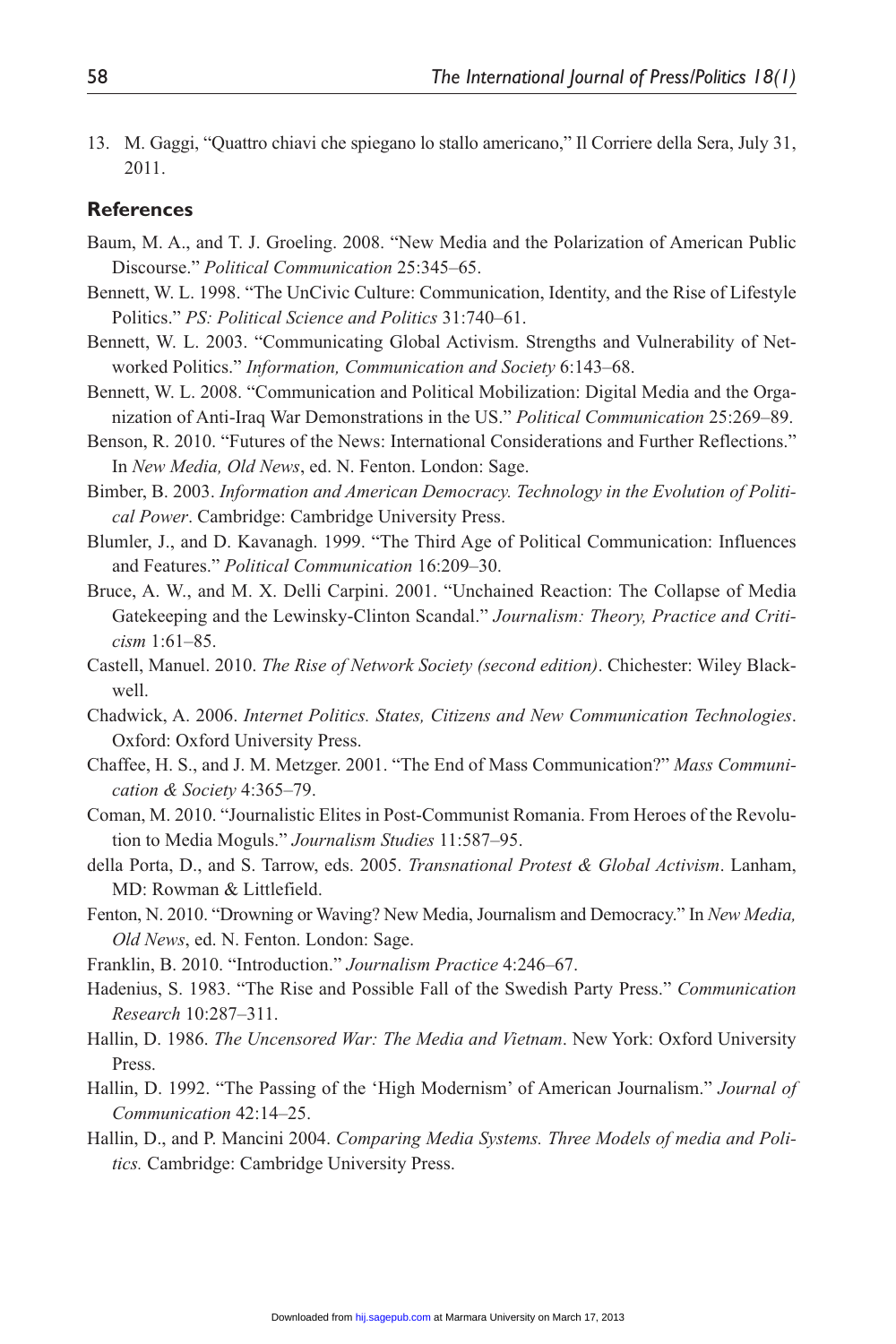- Havick, J. 2000. "The Impact of Internet on a Television-Based Society." *Technology in Society* 22:273–87.
- Itanes, 2001. ed. *Perchè ha vinto il centro-destra.* Bologna: Il Mulino.
- Itanes 2006. ed. *Dov'è la vittoria.* Bologna: Il Mulino.
- Iyengar, S., and S. H. Kyu. 2009. "Red Media, Blue Media: Evidence of Ideological Selectivity in Media Use." *Journal of Communication* 59:19–39.
- Jomini Stroud, N. 2011. *Niche News: The Politics of News Choice*. Oxford: Oxford University Press.
- Katz, E. 1996. "And Deliver Us from Segmentation." *Annals of the American Academy of Political and Social Science* 546:22–33.
- Klotz, R. 2004. *The Politics of Internet*. Lanham, MD: Rowman & Littlefield.
- Koltsova, O. 2006. *News Media and Power in Russia*. London: Routledge.
- Lanfrey, D. 2011. "Il movimento dei grillini tra meetup, meta organizzazione e democrazia del monitoraggio." In *Nuovi media, nuova politica? Partecipazione e mobilitazione online da MoveOn al Movimento 5 stelle*, ed. L. Mosca and C. Vaccari. Milano: FrancoAngeli
- Lasorsa, D., S. Lewis, and A. Holton. 2011. "Normalizing Twitter. Journalism Practice in an Emerging Communication Space." *Journalism Studies* 13:19–36.
- Legnante, Guido and Giacomo Sani. 2008. "Una breve campagna elettorale". In *Il ritorno di Berlusconi*, ed. Itanes. Bologna: Il Mulino.
- Levy, D., and R. Nielsen, eds. 2010. *The Changing Business of Journalism and Its Implications for Democracy*. Oxford: The Reuters Institute for the Study of Journalism.
- Lewis, P. 2000. *Parties in Post-Communist Eastern Europe*. London: Routledge.
- Margetts, H. 2006. "Cyber Parties." In *Handbook of Party Politics*, ed. R. Katz and W. Crotty. London: Sage.
- Marshall, D. P. 1997. *Celebrity and Power*. Minneapolis: University of Minnesota Press.
- Mosca, L., and C. Vaccari, eds. 2011. *Nuovi media, nuova politica? Partecipazione e mobilitazione online da MoveOn al Movimento 5 stelle*. Milano: FrancoAngeli
- Mungiu Pippidi, A. 2010 "The Other Transition." *Journal of Democracy 21* (1): 120 -127.
- Nah, S., A. S. Veenstra, and D. V. Shah. 2006. "The Internet and Anti-war Activism: A Case Study of Information, Expression, and Action." *Journal of Computer-Mediated Communication* 12:230–47.
- Neuberger, C., and C. Nuernbergk. 2010. "Competition, Complementarity or Integration? The Relationship between Professional and Participatory Media." *Journalism Practice* 4:319–32.
- Oates, S., D. Owen, and R. Gibson, eds. 2006. *The Internet and Politics: Citizens, Voters and Activists*. London: Routledge.
- Pintak, Lawrence, and Yosri Fouda. 2009. "Blogging in the Middle East: Not Necessarily Journalistic." *Columbia Journalism Review*. http://www.cjr.org/behind\_the\_news/the\_new threat to midd (accessed January 28, 2012).
- Prior, Markus. 2007. *Post-Broadcast Democracy.* Princeton: Princeton University Press.
- Rheingold, H. 2000. *The Virtual Community*. Cambridge: MIT Press.
- Shah, D. V., J. Cho, W. P. Eveland, and N. Kwak. 2005. "Information and Expression in a Digital Age: Modeling Internet Effects on Civic Participation." *Communication Research* 32:531–65.